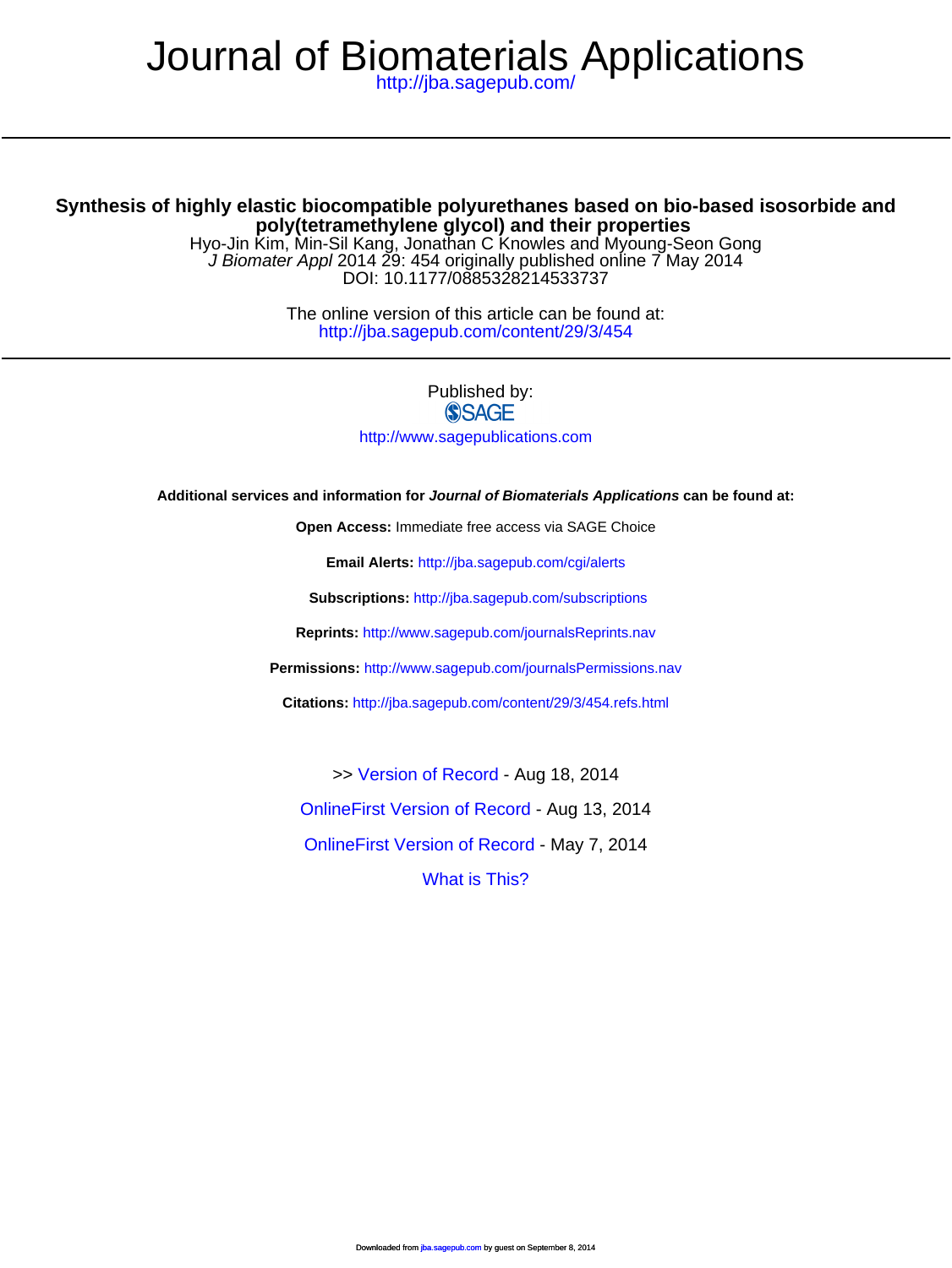# Synthesis of highly elastic biocompatible polyurethanes based on bio-based isosorbide and poly(tetramethylene glycol) and their properties



Journal of Biomaterials Applications 2014, Vol. 29(3) 454–464 ! The Author(s) 2014 Reprints and permissions: sagepub.co.uk/journalsPermissions.nav DOI: 10.1177/0885328214533737 jba.sagepub.com **SSAGE** 

Hyo-Jin Kim<sup>1</sup>, Min-Sil Kang<sup>1</sup>, Jonathan C Knowles<sup>1,2</sup> and Myoung-Seon Gong<sup>1</sup>

#### Abstract

Bio-based high elastic polyurethanes were prepared from hexamethylene diisocyanate and various ratios of isosorbide to poly(tetramethylene glycol) as a diol by a simple one-shot bulk polymerization without a catalyst. Successful synthesis of the polyurethanes was confirmed by Fourier transform-infrared spectroscopy and <sup>1</sup>H nuclear magnetic resonance. Thermal properties were determined by differential scanning calorimetry and thermogravimetric analysis. The glass transition temperature was  $-47.8^{\circ}$ C. The test results showed that the poly(tetramethylene glycol)/isosorbide-based elastomer exhibited not only excellent stress–strain properties but also superior resilience to the existing polyetherbased polyurethane elastomers. The static and dynamic properties of the polyether/isosorbide-based thermoplastic elastomer were more suitable for dynamic applications. Moreover, such rigid diols impart biocompatible and bioactive properties to thermoplastic polyurethane elastomers. Degradation tests performed at  $37^{\circ}$ C in phosphate buffer solution showed a mass loss of 4–9% after 8 weeks, except for the polyurethane with the lowest isosorbide content, which showed an initial rapid weight loss. These polyurethanes offer significant promise due to soft, flexible and biocompatible properties for soft tissue augmentation and regeneration.

#### Keywords

Isosorbide, polyurethane, thermoplastic elastomer, biocompatibility, biopolymer

### Introduction

The main biodegradable polymers used in biomedicine are polycaprolactone (PCL), polyglycolic acid (PGA), poly(L-lactic acid) (PLLA), and their derivatives.<sup>1,2</sup> These polymers are all very stiff and are not suitable for tissue engineering of soft tissues, even in a fibrous or woven state. The development of softer, more flexible, and degradable polymers opens up a range of opportunities for soft tissue augmentation and regeneration.<sup>3,4</sup>

Polyurethanes (PUs) are a class of biodegradable polymers that have been applied for tissue-engineering scaffolds, as they have low cytotoxicity in vitro and in vivo.<sup>5-9</sup> Moreover, plenty of nonbiodegradable PUs have been utilized in blood-contact applications such as for aortic grafts, dialysis membranes, breast implants, heart valves, and bone adhesives.<sup>10,11</sup> In particular, segmented PUs are an important subclass of the family of thermoplastic elastomers, which consist of an alternating flexible component or macrodiol such as oligomeric

PCL,<sup>12,13</sup> poly(ethylene oxide),<sup>14,15</sup> poly(lactic acid)<sup>16</sup> and poly(3-hydroxyburyrate diol) $17$  called soft segment, and a stiff component derived from diisocyanate and a chain extender, called hard segment.<sup>18</sup> Soft segment is normally the amorphous state, which governs properties at low temperature and crystallizes only with a low level of hard segment content or prolonged cooling. The nature of hydrogen bonding in the hard segment causes

Corresponding author:

Myoung-Seon Gong, Department of Nanobiomedical Science and BK21 PLUS NBM Global Research Center, Dankook University Graduate School, 119 Dandaero, Dongnamgu, Cheonan, Chungnam 330714, South Korea.

Email: msgong@dankook.ac.kr

<sup>&</sup>lt;sup>1</sup>Department of Nanobiomedical Science and BK21 PLUS NBM Global Research Center, Dankook University Graduate School, Chungnam, South Korea

<sup>&</sup>lt;sup>2</sup> Division of Biomaterials and Tissue Engineering, UCL Eastman Dental Institute, University College London, London, UK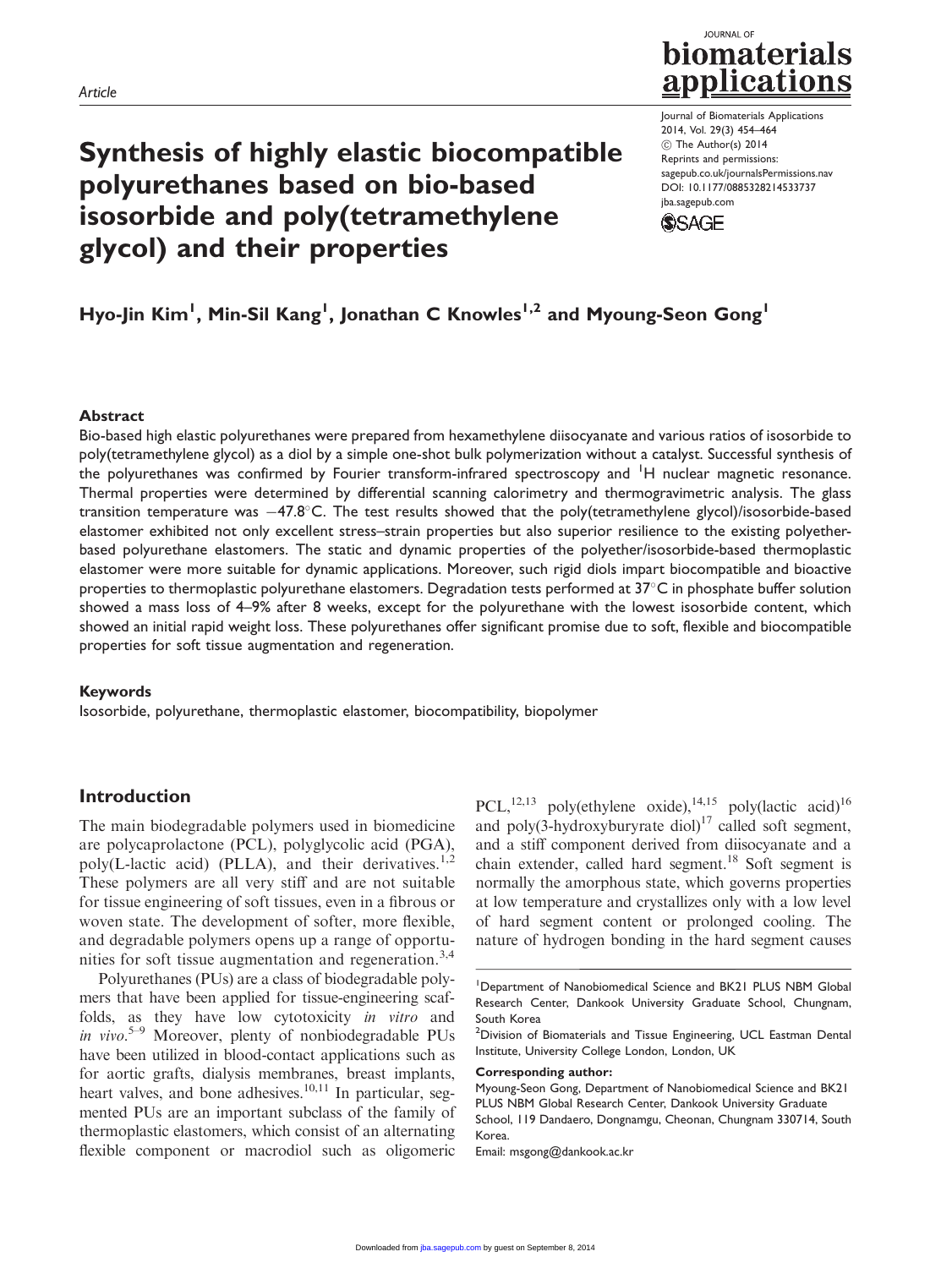a strong mutual attraction leading to formation of hard and soft segment domains. Hard domains act as thermoreversible physical crosslinks and provide for the thermoplastic and elastomeric characteristics of the PU.19

The choice of monomers used to synthesize biodegradable thermoplastic PUs is dependent on the final applications for the material. The properties of PUs are remarkably affected by the content, type, and molecular weight of the soft segments.<sup>20</sup> Mixed or special types of polyols are useful to impart specific properties. Several investigations have been carried out to clarify the effects of using different soft segments on the final PU properties.<sup>21–26</sup> In contrast, hard segment is not limited to the structure of diisocyanate and the attraction through hydrogen bonding or molecular interactions. Bio-based bicyclic diol, isosorbide acts as a hard segment due to its structurally rigid properties.<sup>27,28</sup>

As interest in polymers for biomedical devices has increased, biocompatible and biodegradable polymer precursors have been used to synthesize segmented thermoplastic PU elastomers that can be visualized as possible candidates for many applications as vascular prostheses, soft tissue adhesives, pericardial patches, and in tissue engineering as cancellous bone substitutes.<sup>29,30</sup>

In this study, we present the synthesis of a new family of biocompatible and biodegradable PUs synthesized via simple catalyst-free, one-shot polymerization of hexamethylene diisocyanate, poly(tetramethylene glycol) (PTMG), and isosorbide. The absence of a catalyst has positive presumptions for toxicity. The chemical structure was confirmed by Fourier transform-infrared (FT-IR) spectroscopy and <sup>1</sup>H nuclear magnetic resonance (NMR), and the physical properties were determined by differential scanning calorimeter (DSC), thermogravimetric analysis (TGA), and gel permeation chromatography (GPC). We also measured the mechanical properties and degradation rate, which generally correlated with the ratio of isosorbide to PTMG.

#### Materials and methods

#### **Materials**

PTMG 2000 was dried under reduced pressure at  $60^{\circ}$ C for 4 h before use. Hexamethylene diisocyanate (HDI, Supplied by Aldrich, St. Louis, MO, USA) was used as received. 1,4:3,6-Dianhydro-D-sorbitol (Isosorbide, 98%) (Sigma-Aldrich, St. Louis, MO, USA) was used after drying at  $40^{\circ}$ C for 6 h. Phosphate buffered saline (approximate pH 7.3) was obtained from Oxoid Ltd. (Basingstoke, Hampshire, England). N,N-Dimethylformamide (DMF), isopropanol and methanol were used without further purification.

#### **Instruments**

<sup>1</sup>H-NMR spectra for the synthesized PUs were recorded with a Bruker Avance 400 spectrometer at 400 MHz and performed at ambient temperature with  $5\%$  (w/v) polymer solution in CDCl<sub>3</sub>. Tetramethylsilane was used as the internal reference. FT-IR spectra were obtained using a Varian Australia 640-IR (Varian Australia Pty., Ltd, Sydney, Australia). A 2.5% solution of polymer in chloroform was placed directly onto a KBr pellet (Sigma–Aldrich, USA). Subsequent evaporation of chloroform at  $50^{\circ}$ C under vacuum was performed for 2h. The spectra did not show evidence of residual solvent. The weight average  $(M_w)$  and number average  $(M_n)$  molecular weights of the PUs were measured by GPC using a Futecs NP-4000 instrument (Futecs, Seoul, South Korea) equipped with a model P-4000 pump, a model AT-4000 column oven, GPC KF-804 column, and a Shodex (Shodex, Japan) R1-101 refractive index detector. Tetrahydrofuran (THF) was used as the eluent at a flow rate of 1.0 mL/min, and a sample concentration of 2.5 mg/mL was used. Polystyrene  $(M_w = 2000,$ 7000, 12,000, 65,000, and 120,000) was used as the standard. DSC data were recorded with a DSC (SEIKO Exstar 7020, Tokyo, Japan) instrument. Specimens  $(\sim 10 \,\text{mg})$  were sealed in a DSC aluminum pan before being placed in the calorimeter, cooled to – 70 $\rm ^{\circ}C$ , and then heated to 300 $\rm ^{\circ}C$  at a rate of 10 $\rm ^{\circ}C/min$ using a nitrogen atmosphere. TGA tests were conducted on the samples using Shimadzu TGA 50 (Shimadzu, Tokyo, Japan) equipment operating from  $30^{\circ}$ C to 600 $^{\circ}$ C at a heating rate of 10 $^{\circ}$ C/min and under a nitrogen atmosphere. Polymer films were prepared by solvent casting in DMF at a 10% polymer concentration followed by air drying to give films of 0.2 mm thickness. Tensile strength and elongation at break of the PUs were measured on an Instron universal testing machine (Model 3344, Instron Engineering Corp., Canton, MA, USA) at a crosshead speed of 10 mm/min at room temperature. The wetting ability of the polymer surface was evaluated based on contact angle measurements using PHX 300 contact angle equipment (S.E.O, Seoul, Korea). The surface energy calculation was carried out using the Girifalco–Good–Fowkes– Young method via PHX software. Scanning electron microscopic (SEM) photographs were obtained using a SEM (model JSM-5410LV, JEOL, Tokyo, Japan) at a magnification of  $1000 \times$  or  $1500 \times$ .

#### Preparation of polyurethane

The PU series were prepared by the one-shot method shown in Scheme 1. Briefly, synthesis was carried out in a round-bottomed four-neck flask (100 mL) with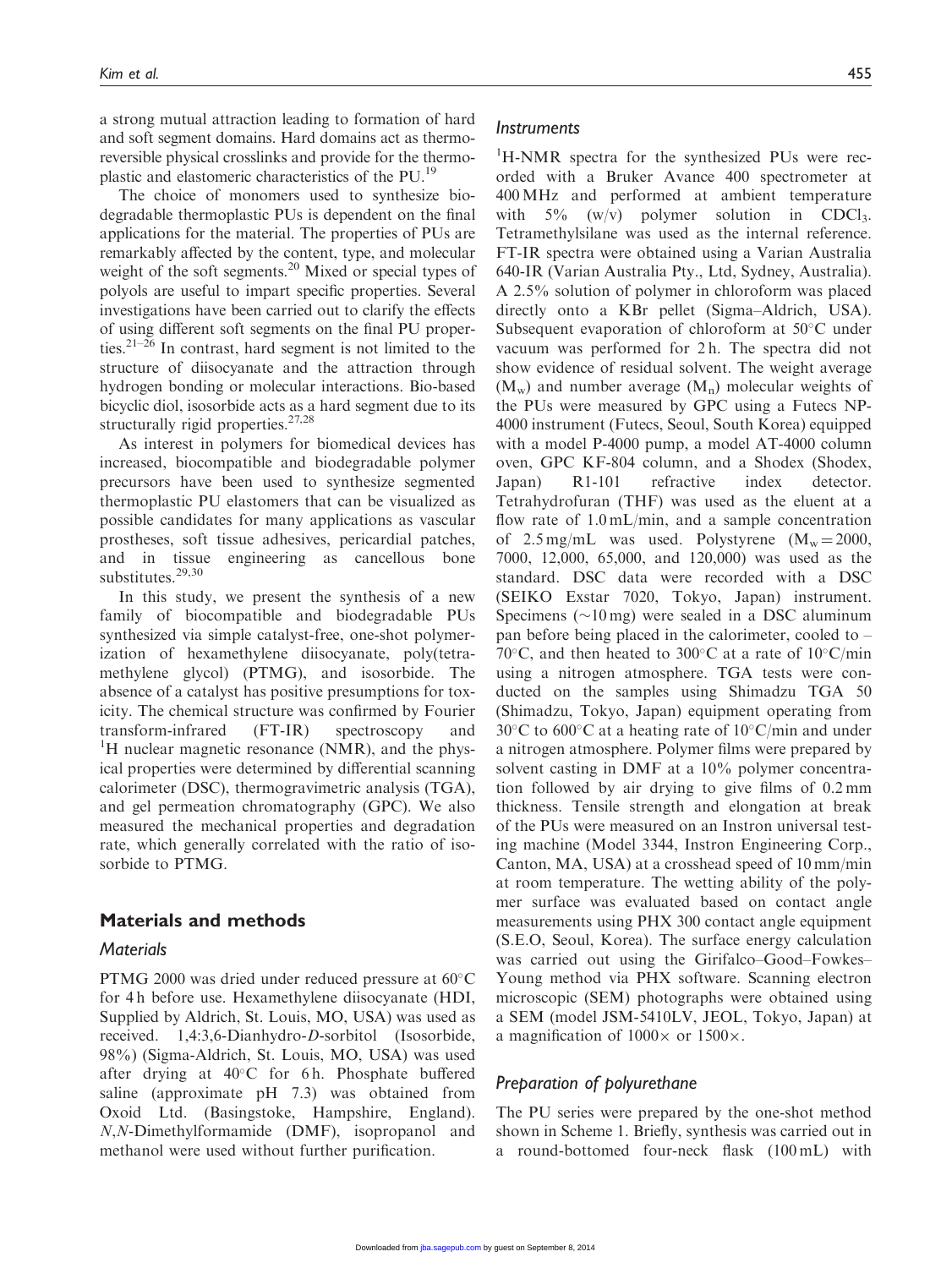| Polyurethanes   | <b>HDI</b> | Isosorbide | PTMG $(M_w = 2 kDa/mol)$ | Yield $^a$ (%) |  |  |  |
|-----------------|------------|------------|--------------------------|----------------|--|--|--|
|                 | Mole ratio |            |                          |                |  |  |  |
| PUI             | Ħ          |            |                          | 95.2           |  |  |  |
| PU <sub>2</sub> | l l        | 6          | 4                        | 90.7           |  |  |  |
| PU <sub>3</sub> | Ħ          |            |                          | 89.2           |  |  |  |
| PU <sub>4</sub> | l I        | 8          |                          | 91.4           |  |  |  |

Table 1. Polyurethanes of different compositions with different content of isosorbide and PTMG and their yields.

HDI: hexamethylene diisocyanate; PTMG: poly(tetramethylene glycol).

<sup>a</sup>Yields after reprecipitation from isopropanol.

reactant stoichiometry of 1.1:1 of hexamethylene diisocyanate (HDI): diol (PTMG and isosorbide) under a dry nitrogen atmosphere. A nitrogen flushed fourneck flask equipped with a mechanical stirrer, thermometer, and condenser was charged with PTMG  $(54.74 \text{ g}, \quad 27.37 \text{ mmol})$  and isosorbide  $(4.0 \text{ g},$ 27.37 mmol) (reactant stoichiometry and precursor weight are given as an example for PU1; Table 1). The flask was maintained at  $80^{\circ}$ C and stirred under a nitrogen atmosphere. After the solid contents were melted thoroughly, HDI (9.21 g, 54.74 mmol) was added to the reaction system and stirred for 2 min. The sample was allowed to stand in a Teflon beaker to polymerize for  $12h$  at  $120^{\circ}$ C. The synthesized PU was dissolved in N,N-dimethylformamide (DMF) and the solution was precipitated into a large amount of isopropanol and washed with methanol. The product was dried at  $40^{\circ}$ C for 72 h under vacuum and stored in desiccators. The PU2, PU3, and PU4 polymers were prepared using a similar procedure.

#### Degradation test

PU film (diameter, 25 mm) degradation was quantified by changes in dry weight. The PU samples were degraded for 2, 4, and 8 weeks. The dry films were weighed  $(W_0)$  and immersed in a conical tube containing phosphate buffered solution (10 mL, approximate  $pH = 7.3$ ). The degradation was conducted at  $37 \pm 1.5^{\circ}$ C in a water-bath (Daihan WiseBath, Seoul, Korea). Samples were taken at intervals, rinsed with water, dried in a vacuum oven for 2 days at  $50^{\circ}$ C, and weighed  $(W_t)$ , after which they were discarded. The remaining weight was calculated as: Weight remaining  $(^{0}_{0}) = W_{0} - W_{t}/W_{0}$ 

# Cell culture

The PU films were sterilized by soaking them in 50%, 70%, and 100% ethanol for 30 min prior to use and then they were dried for 2h. MC3T3-E1 mouse preosteoblastic cell line was maintained in standard T75 tissue culture flasks in normal growth medium

composed of  $\alpha$ -modified minimum essential medium (Invitrogen, Paisley, UK) supplemented with 10% fetal bovine serum (Gibco, Daejeon, South Korea) and 1% penicillin/streptomycin (Gibco). Prior to cell seeding, sections were cut from the synthesized PU films, placed into wells of 96-well plates, and seeded with  $5 \times 10^3$  cells suspended in 1 mL normal growth medium and maintained at  $37^{\circ}$ C in  $5\%$  CO<sub>2</sub> for a subsequent time course analysis of cell number.

#### Cell proliferation

Cells were cultured on the PU films (the films were held down on the bottom of the plates with polytetrafluoroethylene insert rings) in 96-well plates for 1, 3, and 7 days. Cell proliferation was determined at these times using the Cell Counting kit-8 (CCK-8, 2 -(methoxy-4 nitrophenyl)-3 -(4-nitrophenyl)-5 -(2,4-disulfophenyl)- 2H-tetrazolium monosodium salt) assay, according to the manufacturer's instructions (Dojindo Laboratories, Kumamoto, Japan). Cell number was measured using the CCK-8 reagent. The CCK-8 solution was freshly prepared in growth medium, and  $200 \mu L$  of CCK-8 reagent was added to each well, followed by incubation in a humidified atmosphere with  $5\%$  CO<sub>2</sub>. Absorbance was measured at 450 nm using a spectrophotometer (Bio-Rad, Seoul, South Korea). A blank experiment to detect cell-free background absorbance was also performed in parallel. Results are expressed as relative CCK-8 activity compared to control conditions.

# Results and discussion

A family of aliphatic biodegradable and biocompatible PU elastomers based on hard segment isosorbide and soft segment PTMG were synthesized to design a number of implantable soft devices. The segmented PUs were composed of various ratios of soft segments to hard segments. Polymerization of HDI with various ratios of isorsorbide to PTMG was carried out by polyaddition-condensation at  $120^{\circ}$ C for 12 h without catalyst, as shown in Figure 1. The ratios of isorsorbide to PTMG were 4:4, 5:3, 6:2, and 7:1. Bulk polymerization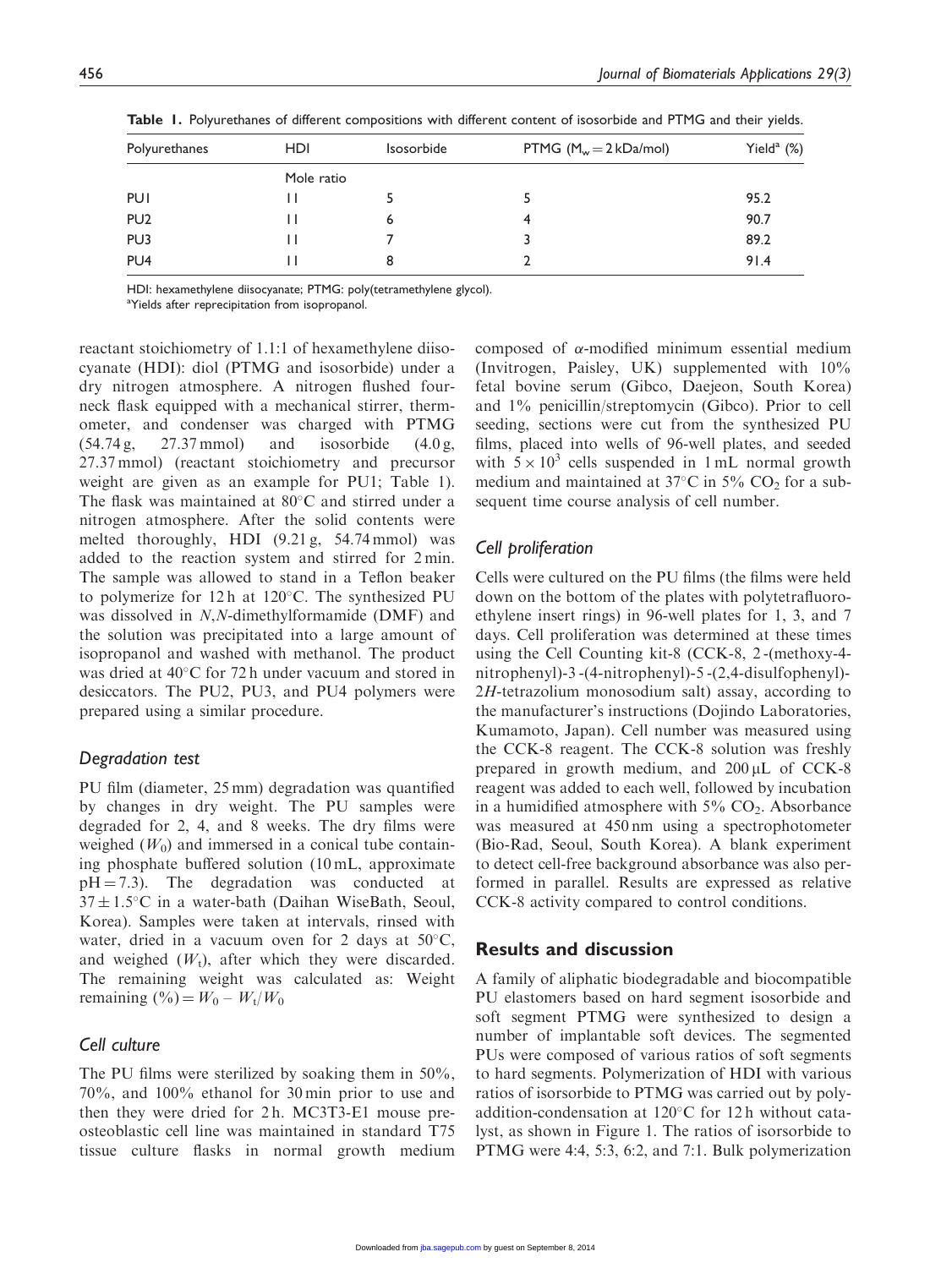

Figure 1. Synthetic route and chemical structure of the polyurethane series.



Figure 2. Fourier transform-infrared (FT-IR) spectra of: (a) polyurethanes, isosorbide, PTMG and HDI; (b) C–H stretching; (c) C–O– C stretching bands of polyurethanes (PUs).

produced PUs of moderate molecular weight judging from the GPC data. The tough PU films were cast from a DMF solution.

The FT-IR spectra of the PUs are shown in Figure 2(a). The PUs had a characteristic broad amide  $-NH$ – peak at 3325 cm<sup>-1</sup> and strong carbonyl stretching absorption bands of amide at  $1743 \text{ cm}^{-1}$ 

and  $1697 \text{ cm}^{-1}$ .<sup>31</sup> Hydrogen bonded NH bending bands were seen at  $1535 \text{ cm}^{-1}$ . Asymmetric and symmetric CH<sub>2</sub> stretching bands were seen at  $2936 \text{ cm}^{-1}$ and  $2852 \text{ cm}^{-1}$ ,  $1108 \text{ cm}^{-1}$ , respectively. The disappearance of  $-N = C = O$  stretching vibration around  $2250 \text{ cm}^{-1}$  suggested that there was no unreacted isocyanate groups in any of the PU samples. $32$  The IR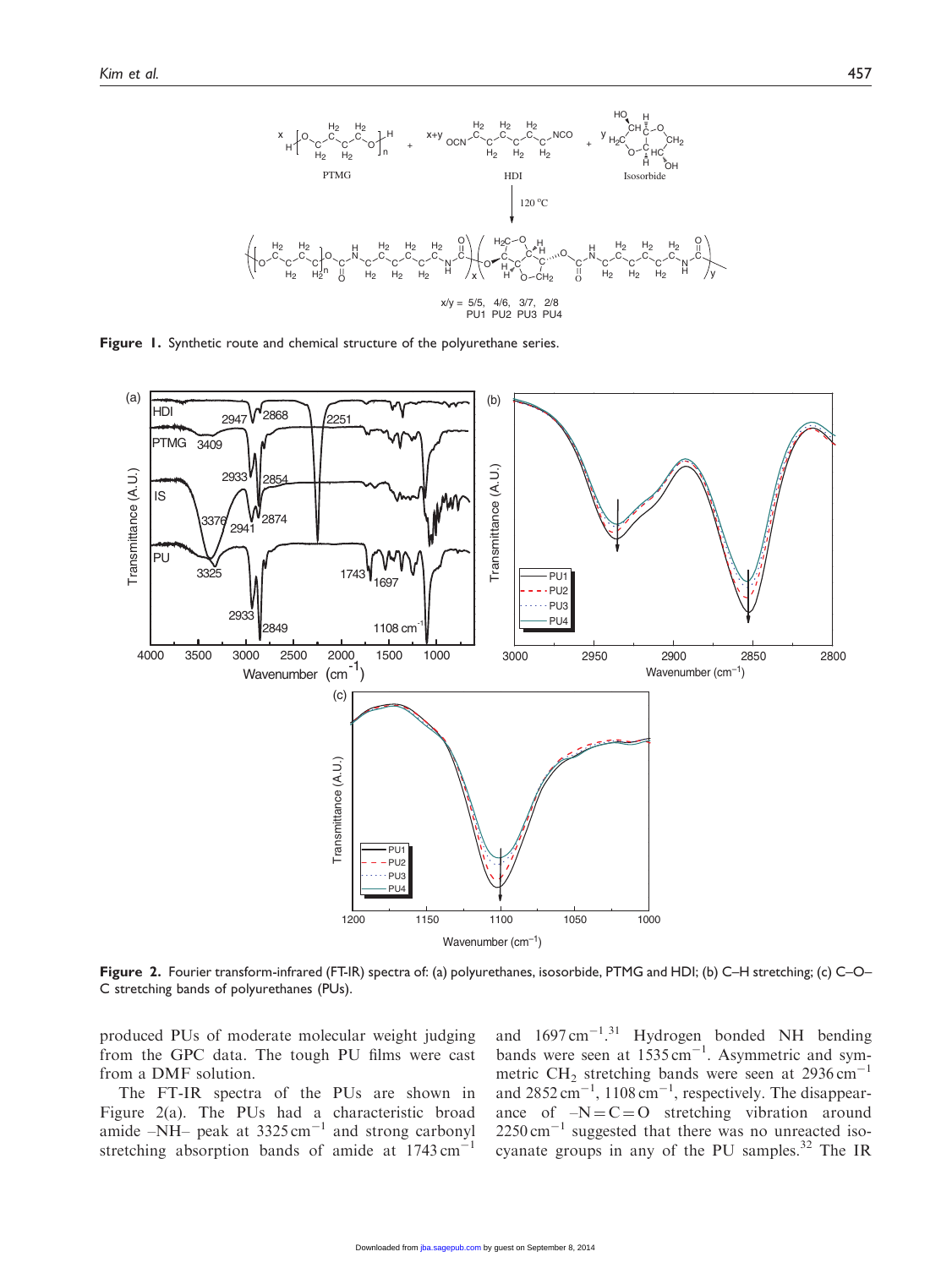

Figure 3. <sup>1</sup>H Nuclear magnetic resonance (NMR) spectra of PTMG, isosorbide, HDI, and polyurethane. HDI: hexamethylene diisocyanate; PTMG: poly(tetramethylene glycol).

spectra of PU1, PU2, PU3, and PU4 showed differences between the intensity of ethylene C–H stretching and ether combination absorption band around  $2936 \text{ cm}^{-1}$ and  $2852 \text{ cm}^{-1}$ , and  $1108 \text{ cm}^{-1}$  indicating that the ratio of isosorbide to PTMG influenced the intensity of the C–H stretching band (Figure 2(b) and (c)).

Figure 3 displays the  ${}^{1}$ H NMR spectrum of the PUs, in which all proton signals of isosorbide, PTMG 2000, and the HDI segments were confirmed. The peaks occurring between 3.50 and 4.50 ppm were assigned to the bicyclic methylene protons of isosorbide. In addition, the peak at 8.07 ppm was assigned to the amine proton of the urethane N–H moiety. Signals occurring at 1.52, 1.64, and 3.18 ppm could be reasonably assigned to methylene protons of the HDI moiety.

The weight average molecular weights  $(M_w)$  ranged from 266,929 to 31,807. PUs with higher contents of isosorbide may have yielded lower molecular weights compared to that of PUs with low isosorbide content due to presence of a secondary hydroxyl group, which had lower reactivity than that of the primary hydroxyl group of PTMG.33 For the PU series presented in this study, PU4 showed a relatively low molecular weight because this polymer contained high isosorbide moiety content with low reactive secondary hydroxyl to  $HDI^{21}$  This was also consistent with the polymer yield data. The results of molecular weight and thermal properties of the PUs are shown in Table 2.

Much attention has been paid to the surface structures and properties of polymeric materials, because the functional groups on the surface play an important role in the interactions among materials with biological molecules and cells.<sup>14,15</sup> As shown in Table 2, most of the PUs showed water contact angles  $< 65^\circ$ . It is generally agreed that hydrophilic surfaces have contact angles with water in the range  $1^{\circ}-30^{\circ}$  and those of hydrophobic surfaces are  $> 90^\circ$ . Thus, the polymers presented here showed values somewhere between these ranges. The surface hydrophobicity of the PUs with different isosorbide content and PTMG2000 segments was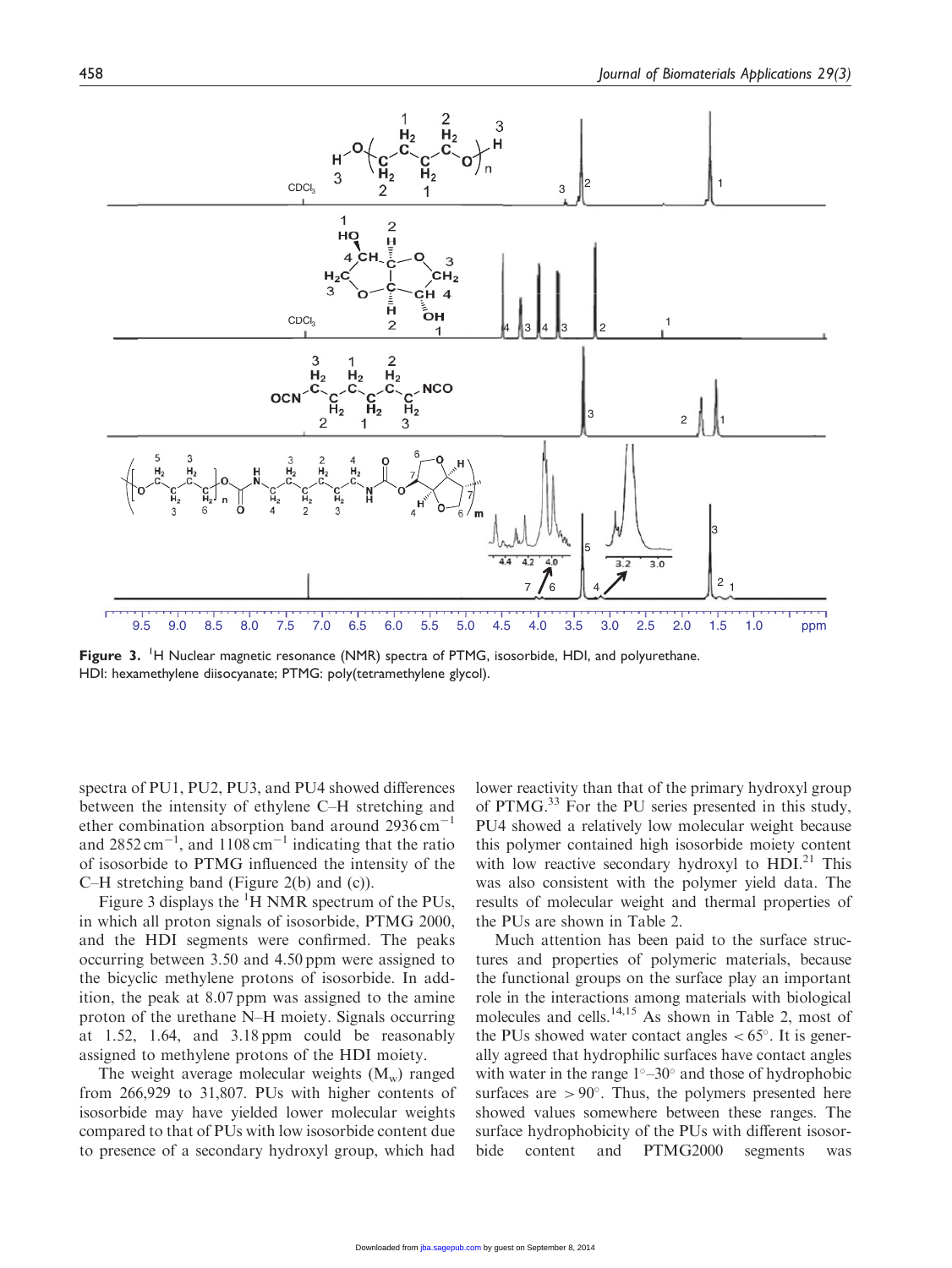|                 | $M_w^a(kDa)/mol$ | $M_n^b(kDa)/mol$ | PDI <sup>c</sup> | $T_{\sigma}^{\text{d}}(^{\circ}C)$ | Water $({}^{\circ})^e$ | Surface energy (mN/m) |
|-----------------|------------------|------------------|------------------|------------------------------------|------------------------|-----------------------|
| PUI             | 266,900          | 153,300          | 74. ا            | $-47.8$                            | 63.12 $\pm$ 1.18       | 46.21 $\pm$ 1.30      |
| PU <sub>2</sub> | 128,400          | 68,100           | 88. ا            | $-45.8$                            | 61.67 $\pm$ 0.82       | $48.51 \pm 1.07$      |
| PU3             | 77.860           | 64.100           | l.21             | $-42.2$                            | $60.44 \pm 0.54$       | $50.33 \pm 0.62$      |
| PU <sub>4</sub> | 31,800           | 16,400           | .94              | $-38.6$                            | $58.60 \pm 0.47$       | $53.84 \pm 0.48$      |

Table 2. Molecular weights, thermal properties, and surface energy of the synthesized polyurethanes.

PDI: polydispersity index.

 $^{\rm a}$ The weight average molecular weights.

<sup>b</sup>The number average molecular weights.

 ${}^c$ PDI = M<sub>w</sub>/M<sub>n</sub>.<br><sup>d</sup>Glass transitie

<sup>d</sup>Glass transition temperature.

e Water contact angle.



Figure 4. (a) DSC and (b) TGA thermograms of polyurethanes: PU1, PU2, PU3, and PU4.

characterized by static water contact angle measurements. As shown in Table 2, an increase in the isosorbide moiety in the PUs increased the contact angles slightly from  $58.60^{\circ}$  to  $63.12^{\circ}$ , which improved the hydrophobic nature of the polymer surfaces.

The stability of the polymer films under physiological conditions is very important for biomedical applications, because an unstable polymer can induce undesirable or unexpected loss of biological function and activity of the biomaterials.<sup>22</sup> For example, if the glass transition temperature  $(T_g)$  of the polymer is above that of body temperature, the polymer is in a rubbery state. $2<sup>3</sup>$  Table 2 shows the data collected from DSC measurements of the four PUs. The DSC analysis was conducted to characterize the thermal behaviors of the PUs. The endothermic transition at around  $20^{\circ}$ C is melting transition of crystallized soft segments.<sup>24</sup>  $T_g$  was detected for all samples, as shown in Figure 4(a). The  $T_g$ s of PU1, PU2, PU3, and PU4 were -47.8, -45.8, -42.2, and -38.6°C, respectively, indicating that all PUs showed high elasticity even at low temperature. The resistance to heat of the PUs was examined by TGA, as shown in Figure 4(b). All PUs showed two-stage decomposition in the TGA thermograms, which was due to the existence of flexible alkylene and bicyclic units. It can be seen that the temperatures of 10% weight loss of the PUs decreased from  $340^{\circ}$ C to  $299^{\circ}$ C as isosorbide content increased, suggesting that all PUs were thermally stable and could tolerate sterilization.

Figure 5 shows ultimate tensile strength, mean stiffness, and breaking strains for the PU samples. The PU films were flexible with ultimate tensile strengths (UTS) from  $5.95 \pm 0.35$  MPa to  $19.12 \pm 1.25$  MPa, mean stiffness (Young's modulus) from  $16.12 \pm 0.64 \text{ MPa}$  to  $41.5 \pm 2.12$  MPa, and breaking strains from 153% to 1695% for PU1 and PU4, respectively. The UTS of the PU1 film was comparable to that of the aorta  $(50-100\%)$ ,<sup>34</sup> whereas the breaking strain was superior to that of the aorta. This is the first example of a high breaking strain of 1600% in an elastic biopolymer. Furthermore, the UTS value was retained at  $19.12 \pm 1.25$  MPa at that point.

There was a relationship between  $M_w$  and UTS with increasing UTS and increasing  $M_w$ . In addition, stiffness increased with increasing isosorbide (hard segment).35,36 The main degradable polymers used in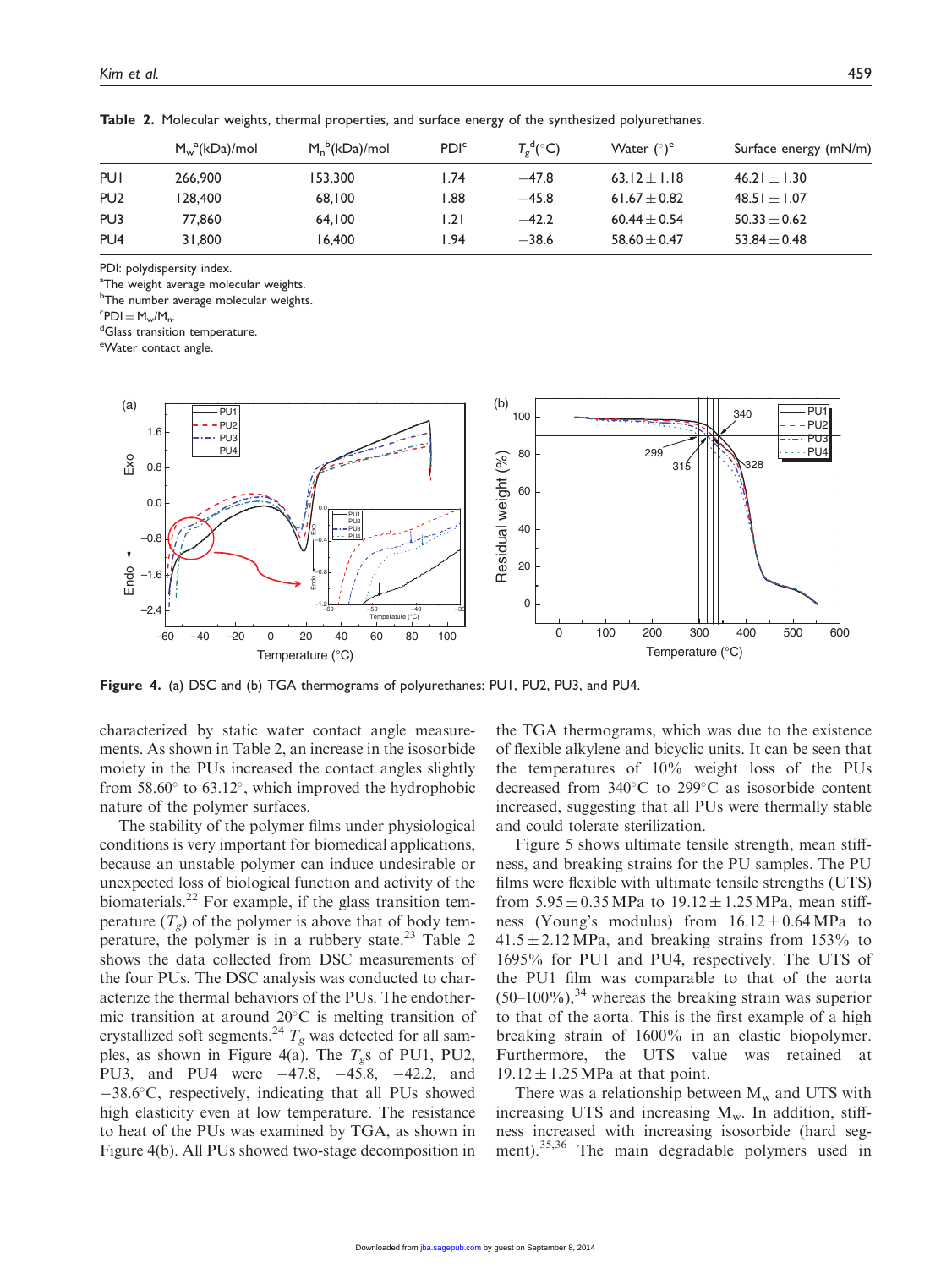

Figure 5. (a) Ultimate tensile strength (UTS); (b) Young's modulus; (c) strain at breaking (%); (d) example of tensile stress-strain curves for the polyurethane (PU) series.



Figure 6. Residual weight (%) of the polyurethane (PU) films after in vitro degradation in phosphate buffer solution: (a) PU1, (b) PU2, (c) PU3, and PU4.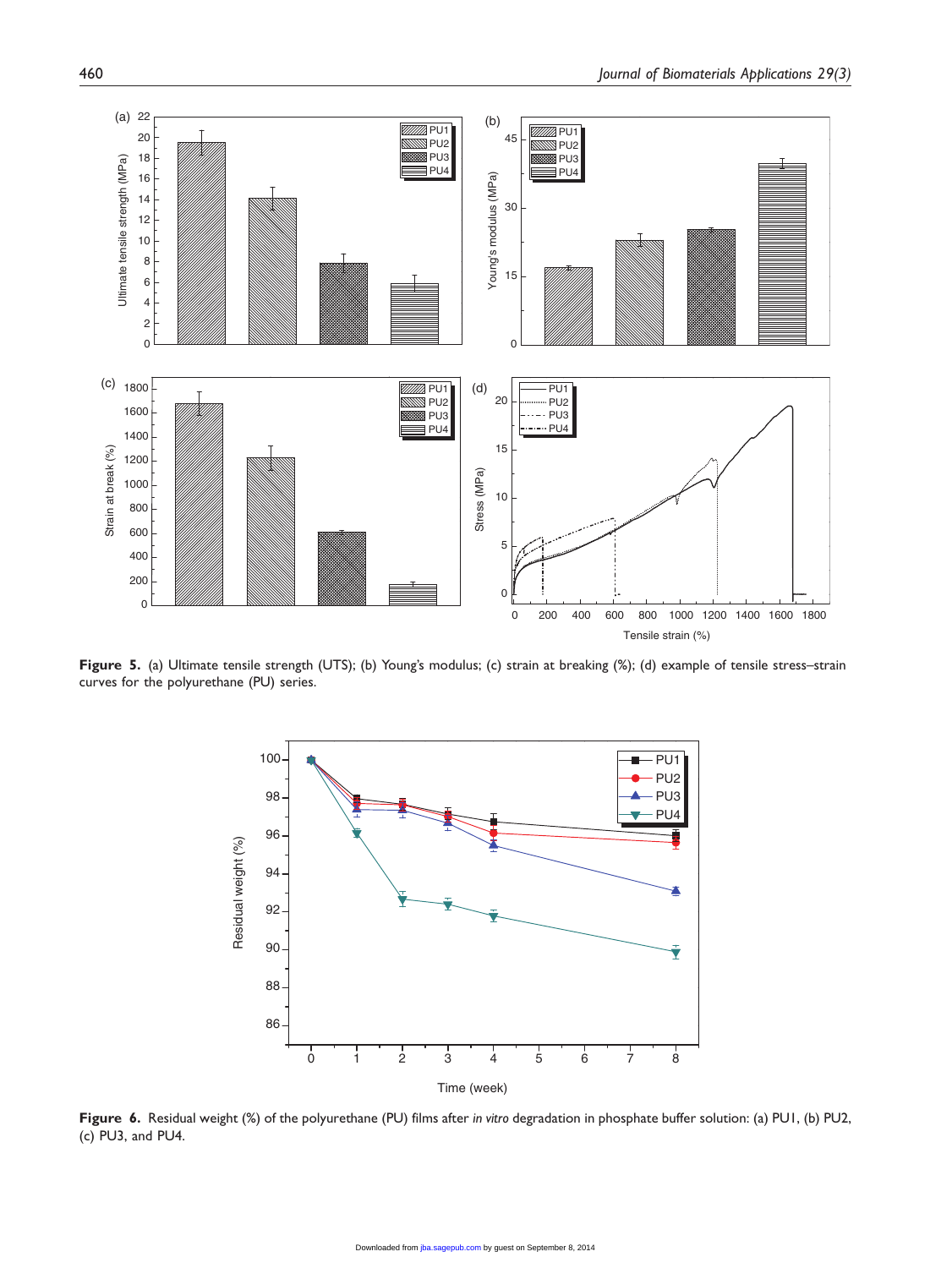

Figure 7. Scanning electron micrographs of hydrolytic degraded polyurethanes in phosphate buffer solution during 8 weeks: (a) PU1, (b) PU2, (c) PU3, and PU4.

biomedicine are PCL, PGA, and PLLA and their derivatives. These polymers are all very stiff and are not suitable for utilization in tissue engineering applications for soft tissues, even in a fibrous or woven state. The development of softer, more flexible, and degradable polymers, as shown in this study, opens up a range of opportunities for soft tissue augmentation and regeneration, and the polymer family synthesized in this study offers such properties.

The degradation behavior of the PUs was examined in vitro. Samples were immersed in a phosphate buffer solution at  $37^{\circ}$ C. Figure 6 shows the percentage weight loss of the samples with time. Between weeks 0 and 1, PU1, PU2, and PU3 lost 2–3% of their weight, whereas PU4 showed a loss of about 4%. A continual slow weight loss was observed for PU1, PU2, and PU3 at the end of the test, and the final weight lost over 8 weeks was about 3%. However, the rate of PU4 weight loss was much faster than that of PU1, PU2, and PU3 over the 8 weeks, indicating that degradation of PUs with high molecular weight is slower than that of the low molecular weight PUs. In addition, the highly hydrophobic PU1 had a slower rate of water diffusion than those of the other PUs with higher isosorbide content. The surface of all polymers became rougher with time, although the extent of change differed depending on the composition of PUs tested. SEM photographs showed the changes in film surface after degradation. All surfaces initially appeared relatively smooth with few defects. However, the surface of all samples became rougher with time (Figure 7) and was significantly higher for PU4. The presence of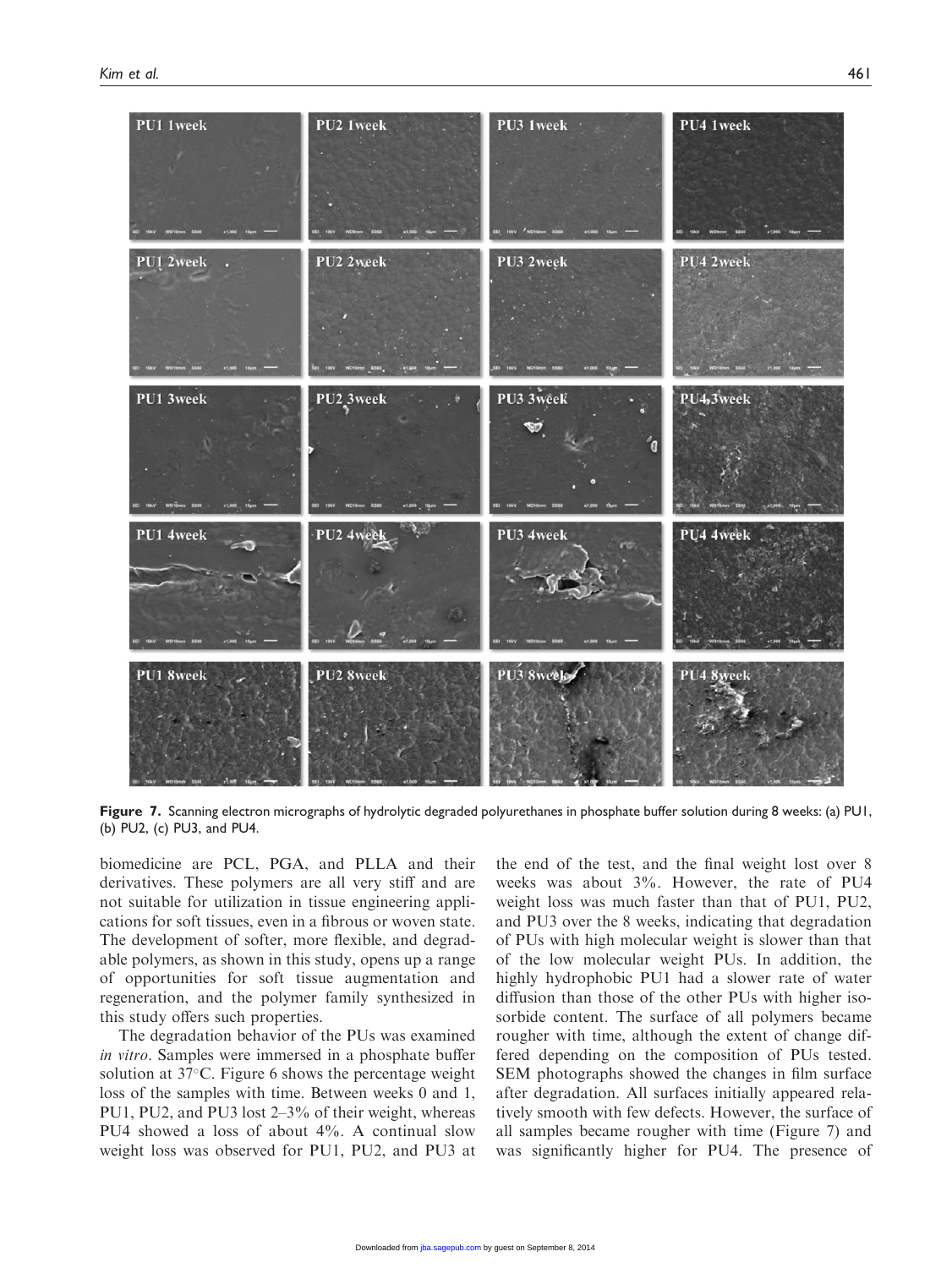isosorbide imparted a stronger hydrophilicity to the PU segment than did PTMG, which increased the rate of hydrolytic degradation.

Cell attachment was examined with the MTS assay. The ODs at 450 nm for PU4 were 0.18, 0.25 and 0.32 after 1 -, 3 -, and 7-day cultures, indicating that the number of cells on the films had increased significantly. The results of CCK-8 absorbance values for



Figure 8. CCK assay of mouse MC3T3-E1 cultured on polyurethanes. PU: polyurethane obtained from PTMG and HDI.

MC3T3-E1 cells adhesion to and proliferation on the PU films compared to that of control are shown in Figure 8. It reflects not only the ability of the PU film to promote cell adhesion and proliferation, but also its cytotoxicity. Lower cell viability was observed from 1 to 7 days on the PU surfaces in comparison with that of the control.

The MC3T3-E1 cells were examined by SEM after they were cultured on the PU films for 1, 3, and 7 days. The SEM images of the MC3T3-E1 cell morphology after being cultured on PU film for 7 days are shown in Figure 9. The SEM micrographs revealed that the cell appeared to spread and occupy the PU film surface. In most areas, cell density appeared to be relatively high with close contact. Hence, these findings show that our PU films had no negative effect on cell attachment or proliferation. Proliferation was assessed by the MTS assay and revealed that our PUs were biocompatible and nontoxic. In addition, results of the MTS assay suggested that our composite scaffolds exhibited an appropriate environment for the loaded cells, which appeared to proliferate well during the cultivation periods. But viability of PU4 is less than 50% of the control at day 7. The low molecular weight or oligomeric product would act as a big variable in determining low viability of PU4.



Figure 9. Scanning electron microscopic images illustrating morphology of MC3T3-E1 cells after being cultured on polyurethane film at day 7: (a) PU1; (b) PU2; (c) PU3; (d) PU4.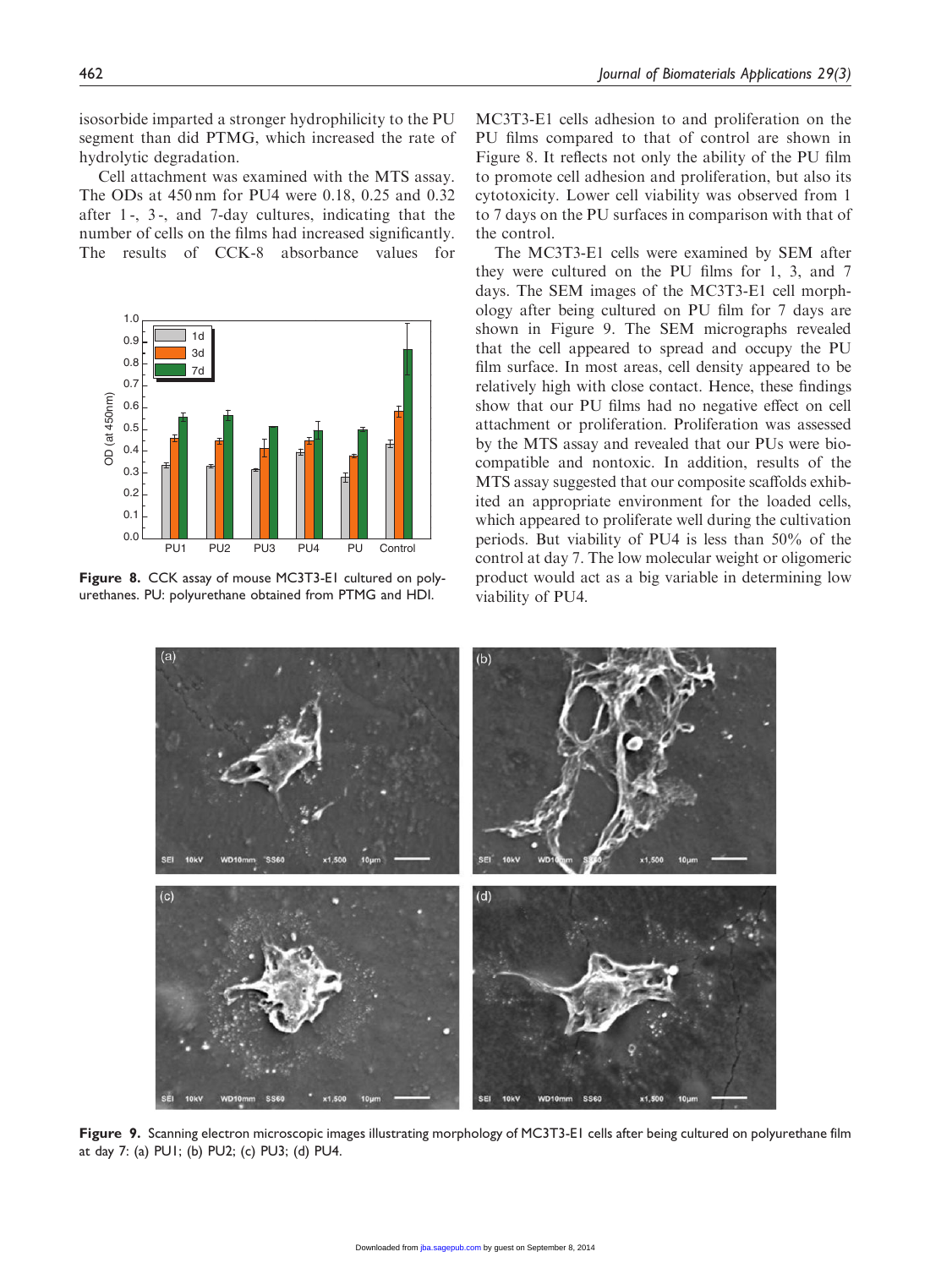# Conclusion

We introduced high elastic thermoplastic PUs which were synthesized by a simple one-shot polymerization of HDI, a hard segment of isosorbide, and a soft segment of PTMG as the diol. The PU1 had good mechanical properties with 1600% tensile strain at 18 MPa tensile stress. MC3T3-E1 cells from the calvaria of a C57BL/6 mouse embryo/fetus attached, grew, and proliferated favorably on these PU films. These findings suggest that the high elastic thermoplastic PUs obtained biomimetically have high potential to be used as a tissue engineering scaffold and for other biomedical uses.

#### Conflict of interests

None declared.

#### Funding

This study was conducted by the research fund of Dankook University in 2013. This study was supported by Priority Research Centers Program (no. 2009-0093829) through the National Research Foundation of Korea.

#### **References**

- 1. Abd Razak SI, Ahmad Sharif NF and Abdul Rahman WAW. Biodegradable polymers and their bone applications: A review. Int J Basic Appl Sci 2012; 12: 31–49.
- 2. Vroman I and Tighzert L. Biodegradable polymers. Materials 2009; 2: 307–344.
- 3. Middleton JC and Tipton AJ. Synthetic biodegradable polymers as orthopedic devices. Biomaterials 2000; 21: 2335–2346.
- 4. Armentano I, Dottori M, Fortunati E, et al. Biodegradable polymer matrix nanocomposites for tissue engineering: A review. Polym Degrad Stab 2010; 95: 2126–2146.
- 5. Borkenhagen M, Stoll RC, Neuenschwander P, et al. In vivo performance of a new biodegradable polyester urethane system used as a nerve guidance channel. Biomaterials 1998; 19: 2155–2165.
- 6. Marcos-Fernandez A, Abraham GA, Valentin JL, et al. Synthesis and characterization of biodegradable non-toxic poly(ester-urethane-urea)s based on poly( $\varepsilon$ caprolactone) and amino acid derivatives. Polymer 2006; 47: 785–798.
- 7. Riboldi SA, Sampaolesi M, Neuenschwander P, et al. Electrospun degradable polyesterurethane membranes: Potential scaffolds for skeletal muscle tissue engineering. Biomaterials 2005; 26: 4606–4615.
- 8. Stankus JJ, Guan JJ, Fujimoto K, et al. Microintegrating smooth muscle cells into a biodegradable, elastomeric fiber matrix. Biomaterials 2006; 27: 735–744.
- 9. Loh XJ, Tan KK, Li X, et al. The in vitro hydrolysis of poly(ester urethane)s consisting of poly[(R)-3-hydroxybutyrate]and poly(ethylene glycol). Biomaterials 2006; 27: 1841–1850.
- 10. Lamba MK, Woodhouse KA and Cooper SL. Polyurethanes in biomedical applications. Washington, DC: CRC Press, 1998.
- 11. Gogolewski S. Biomedical polyurethanes. In: Arshady R (ed.) Desk reference of functional polymers. Synthesis and application. Washington, DC: American Chemical Society, 1996, pp.657–698.
- 12. Heijkants RG, van Calck RV, van Tienen TG, et al. Uncatalyzed synthesis, thermal and mechanical properties of polyurethanes based on poly(-caprolactone) and 1,4-butane diisocyanate with uniform hard segment. Biomaterials 2005; 26: 4219–4228.
- 13. Hassan MK, Mauritz KA, Storey RF, et al. Biodegradable aliphatic thermoplastic polyurethane based on  $poly(\varepsilon$ -caprolactone) and L-lysine diisocyanate. J Polym Sci Part A Polym Chem 2006; 44: 2990–3000.
- 14. Gorna K and Gogolewski S. Biodegradable polyurethanes for implants. II. In vitro degradation and calcification of materials from  $poly(\varepsilon$ -caprolactone)– poly(ethylene oxide) diols and various chain extenders. J Biomed Mater Res 2002; 60: 592–606.
- 15. Cohn D, Stern T, Gonzalez MF, et al. Biodegradable  $poly(ethylene -oxide)/poly(\varepsilon-caprolactone) -multiblock$ copolymers. J Biomed Mater Res 2002; 59: 273–281.
- 16. Izhar U, Schwalb H, Borman JB, et al. Novel synthetic selectively degradable vascular prostheses: A preliminary implantation study. J Surg Res 2001; 95: 152–160.
- 17. Saad GR, Lee YJ and Seliger H. Synthesis and characterization of biodegradable poly(ester-urethanes) based on bacterial poly[(R)-3-hydroxybutyrate]. J Appl Polym Sci 2002; 83: 703–718.
- 18. Culin J, Andreis M, Smit I, et al. Motional heterogeneity and phase separation of functionalized polyester polyurethanes. Eur Polym J 2004; 40: 1857–1866.
- 19. Tsai YM, Yu TL and Tseng YH. Physical properties of crosslinked polyurethane. Polym Int 1998; 47: 445–450.
- 20. Korley LTJ, Pate BD, Thomas EL, et al. Effect of the degree of soft and hard segment ordering on the morphology and mechanical behavior of semicrystalline segmented polyurethanes. Polymer 2006; 47: 3076–3082.
- 21. Park HS, Gong MS and Knowles JC. Catalyst-free synthesis of high elongation degradable polyurethane containing varying ratios of isosorbide and polycaprolactone. Physical properties and initial biocompatibility. J Mater Sci Mater Med 2013; 24: 281–294.
- 22. Park HS, Seo JA, Lee HY, et al. Synthesis of elastic biodegradable polyesters of ethylene glycol and butylenes glycol from sebacic acid. Acta Biomater 2012; 8: 2911–2918.
- 23. Park HS, Gong MS and Knowles JC. Synthesis and biocompatibility properties of polyester containing various diacid based on isosorbide. J Biomater Appl 2012; 27: 99–109.
- 24. Zhang Y, Feng Z, Feng Q, et al. The influence of soft segment length on the properties of poly(butylene terephthalate-co-succinate)-b-poly(ethylene glycol) segmented random copolymers. Eur Polym J 2004; 40: 1297–1308.
- 25. Lim DI, Park HS, Park JH, et al. Application of highstrength biodegradable polyurethanes containing